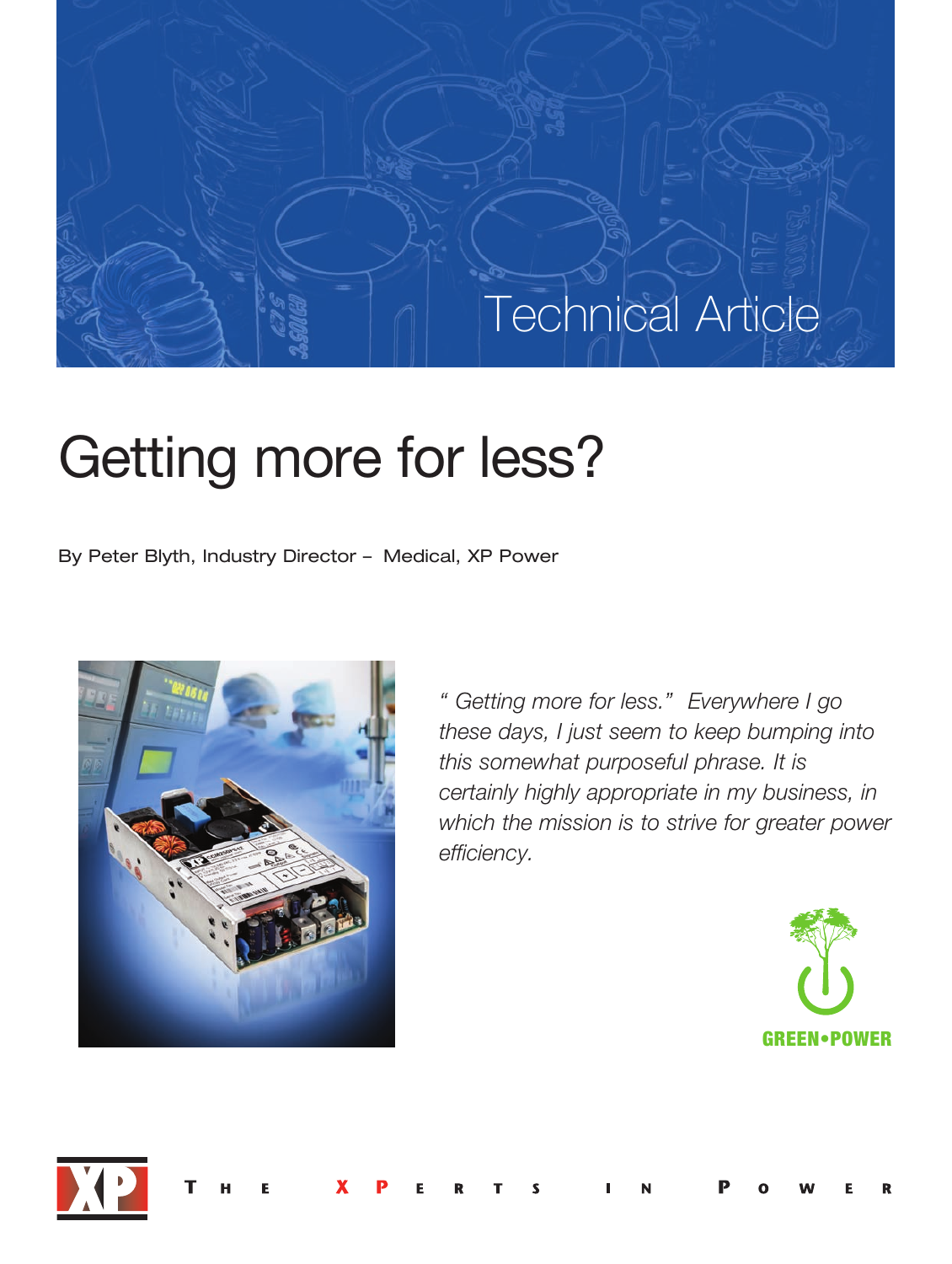It's perhaps an obvious statement to say that 'green' issues are becoming more and more important in all our lives. Governments, global institutions and organisations, multinational and local businesses, and individuals alike are acutely aware of the new reality of steeply rising energy prices and dwindling global energy resources overall. And what's more, all the evidence is that the principal energy sources currently being employed, such as oil and coal, aren't very good for our planet, its ecosystems, and specifically for our societies.

Among all the possible solutions currently on the table to reduce greenhouse gas emissions, the headlines are usually grabbed by discussions on the increased replacement of fossil-based fuels with either nuclear power or renewable energy sources such as solar or wind power, at either the global or national level. And perhaps on an individual level, we're informed that we should fly less or invest in a hybrid or electric car; or better still, leave the car at home and use public transport or a bike even.

Certainly, all the predictions say that on a global scale our consumption habits are only going to increase over the next few decades. So, to come back to my original thought, perhaps what we should also be talking about is getting better value from the energy we do consume, and get more for less.



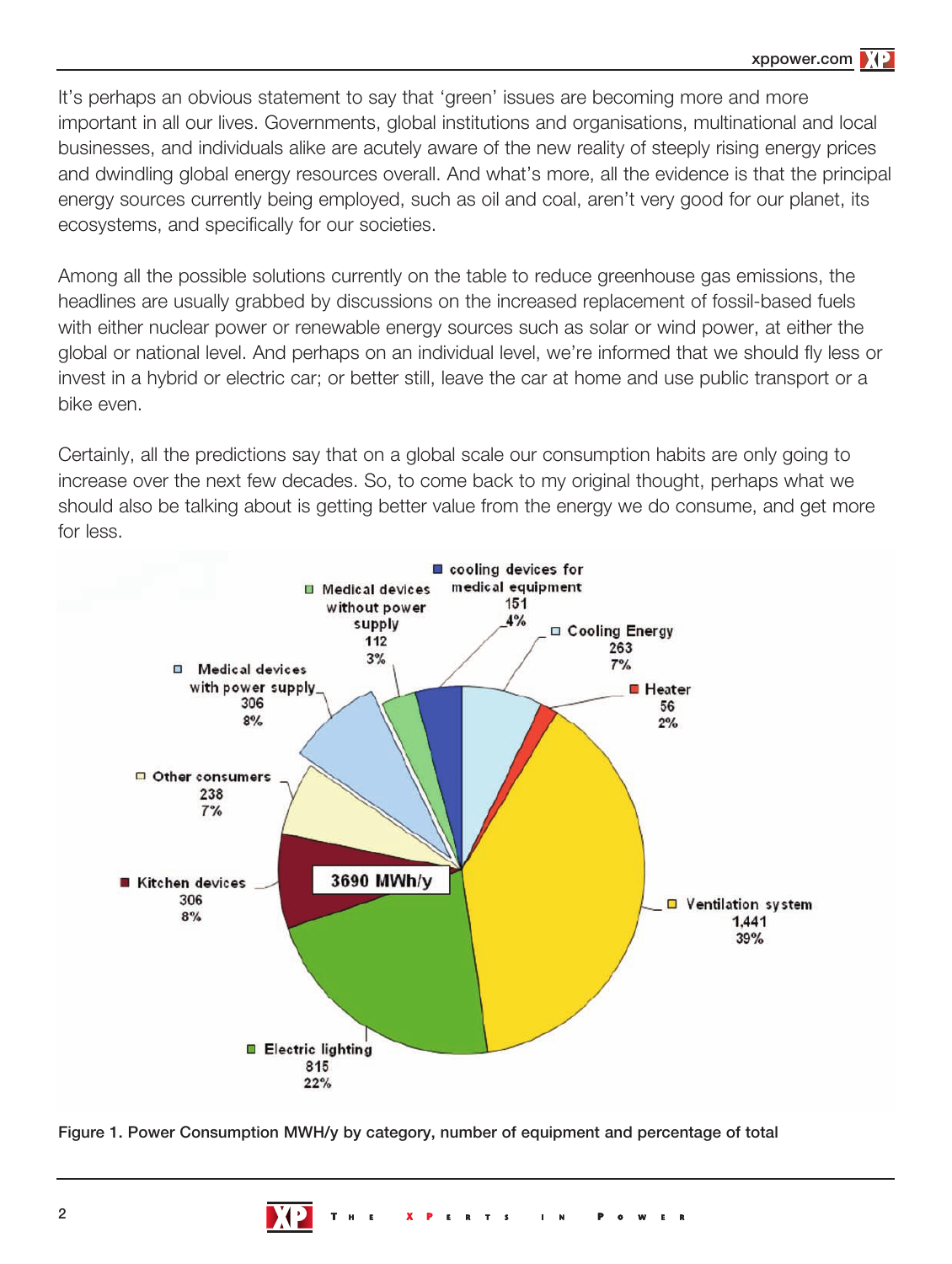It's clear that a multitude of different technologies in vastly differing fields are going to come into play. Lighting is an obvious one, replacing incandescent bulb with CFL- or LED-based illumination, or getting better insulation for our homes. But I'm convinced that the power consumed by electronic devices and equipment and specifically the efficiency of power supplies is a major factor in dealing with worldwide energy consumption.

But what is the reality? Are the power supplies integrated in the electronic equipment currently being used in our key institutions, for example, really that inefficient, or just not efficient enough?

Power supplies can certainly be highly efficient when they are working at, or near, their maximum power output. However, overall efficiency can drop through the floor when the load is switched off. Of course, a power supply will continue to consume energy if it is connected to the mains, perhaps only a few Watts, but it all adds up.

The 'no-load' or 'standby power' efficiency has become an increasing concern in recent years, and as is well known, this has led to international power efficiency initiatives, such as the Energy Star program from the US Environmental Protection Agency (EPA). Specifically, the EPA's Energy Efficiency Level V specifications include considerations of efficiency for both 'full-load' and 'no-load' conditions, which for many applications can be a highly significant percentage of the product's operating lifetime. The company I work for, XP Power, commissioned Inekon Energy Efficiency Consulting to survey a typical European hospital, examining the power efficiency of the medical electronic equipment it employs, and in particular the equipment that the hospital uses over extended periods. The institution we selected for study was the privately operated 'Filderklinik' hospital (www.filderklinik.de), which is located close to Stuttgart in Filderstadt-Bonlanden, Germany. The hospital is an averagely sized one, at least within Germany (with in 2009, 11,000 in-patients, 31,000 out-patients, 1100 doctors, 520 employees, 219 beds), but perhaps with more modern equipment than the average. The hospital also has a large range of departments, including Anaesthesia, Surgery, Gynaecology and Obstetrics, Internal Medicine, Intensive Care, Children's Hospital, Oncology, Palliative Care, Psychotherapy and Psychosomatics, Radiology and Physiotherapy. Oncology, Women's Health and the Children's Hospital are of major importance in the hospital.

The study consisted of three major parts: an inventory of electrical medical equipment, which were then selected and categorized according to energy consumption; the measurement of devices and estimation of their usage periods; and finally, analysis and evaluation.

Of course, as most of the devices were being used daily, it was necessary to use a remote measuring system that was both mobile and wireless. A data logger collected the power consumption data remotely, ranging from a period of a few hours up to a few days. Larger devices such as MRI (magnetic resonance imaging) or X-ray machines with high power consumption were measured with power-analyzer data loggers at the hospitals central power-distribution lines.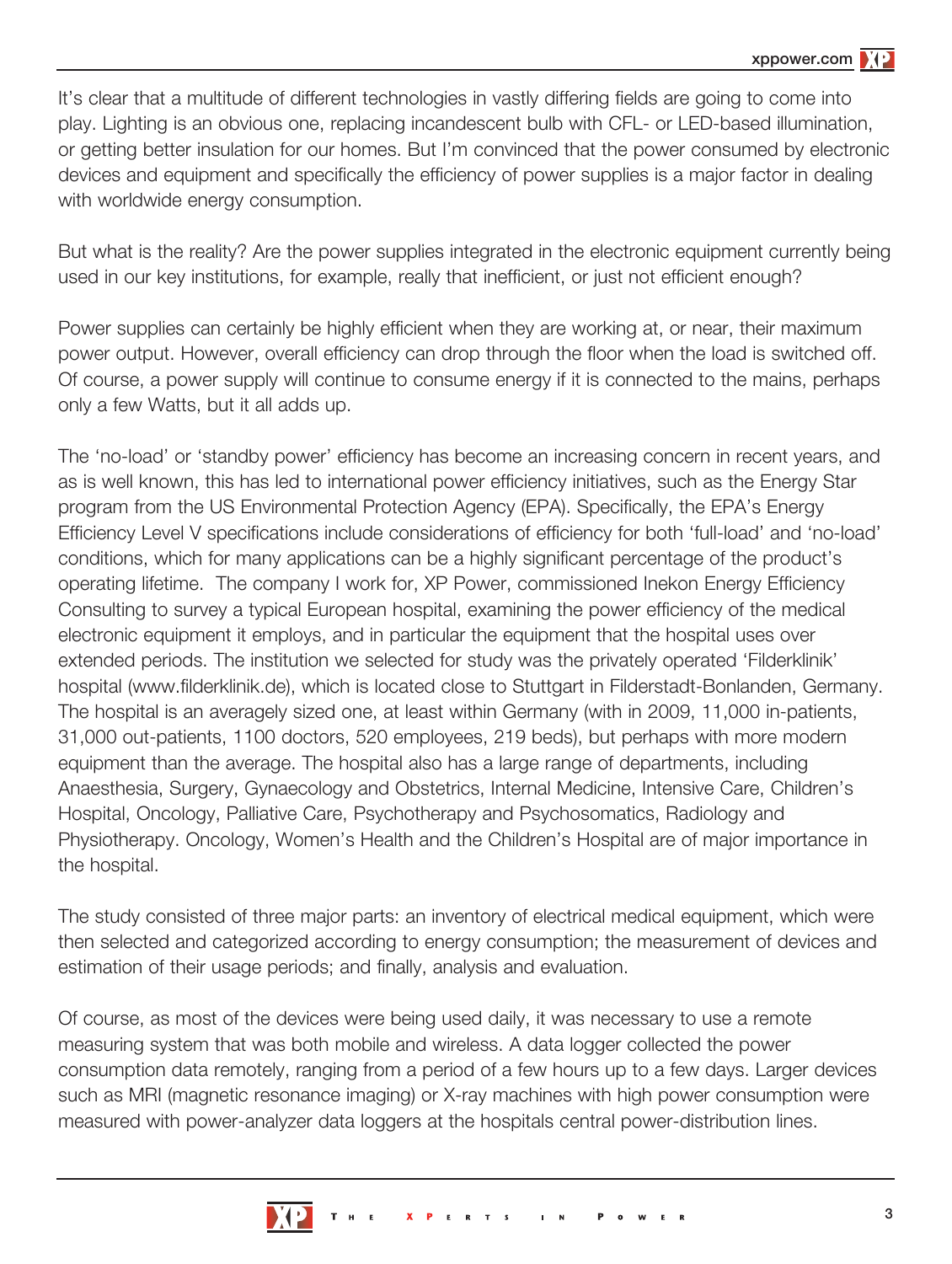The power converter types and characteristics were either taken from the equipment or taken from manufacturer documentation. A key calculation was the usage period of the equipment, done via interviews, estimation or measurements, to estimate the total annual power consumption (split up into standby consumption, consumption during normal operation, and power consumption during non-usage time).

The amount of electrical energy used by medical equipment at the hospital was approximately 40% of its total energy use (which clearly will include heating, ventilation, lighting, office equipment, etc.) This amount has continuously increased, by about 6%, over the past few years, due to the continuous increase in the quantity of medical equipment.



Savings of total costs in Euro per year



Figure 2. Comparison of savings of total costs per year and estimated payback time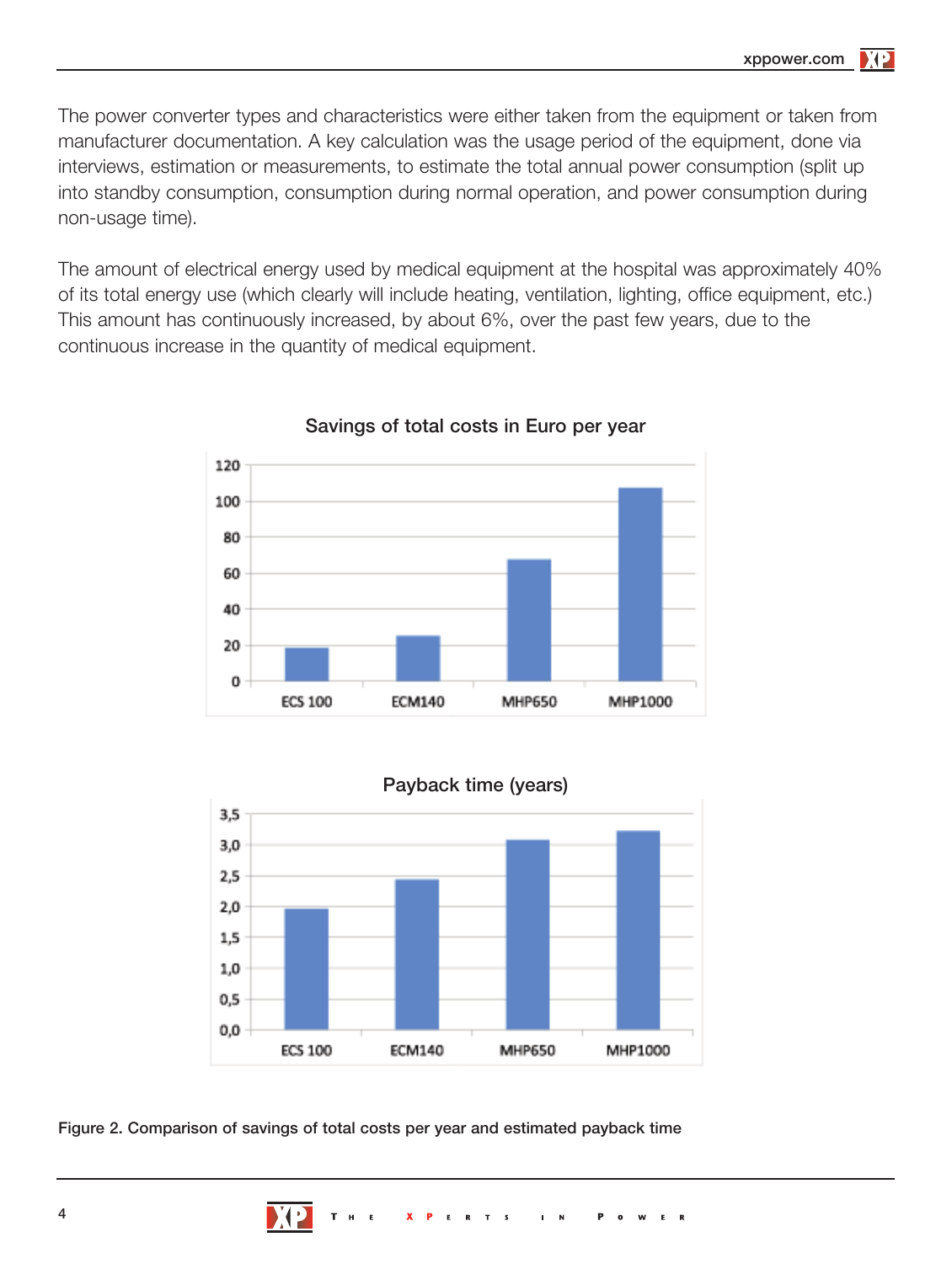Anyway, the total quantity of medical devices chosen for measurement was around 60% (758 from a total of 1257 medical devices in the hospital), but representing around 1000 power converters and approximately 84% of the power consumption of medical devices (at least of those equipped with power converters, some medical devices such as heaters, lighting and probes, are not equipped).

A total of more than 1350 power converters were deployed in the medical equipment used in the hospital, consuming an annual total of 306MWh (megawatt hours), which represented approximately 8% of the hospital's total power consumption. However, the average efficiency of the power converters used in this equipment was only 77% and few of these power supplies contained any functionality to reduce power consumption when in standby mode.

In comparison, XP Power's most efficient power converters suitable for medical equipment are up to 95% efficient and also have low standby power functionality. It was estimated that the hospital could reduce its power consumption by up to 32.5MWh per year, which is approximately 11% of total medical device power consumption, if XP converters were used. This represents CO2 emissions of 18.6 tons and what's more: there are substantial cost savings to be had.

The estimated reduction of electrical work, due to efficient power converter units is quite significant, and could have delivered a saving of €4661 per year (including €700 for the reduction of standby power). As the typical hospital has not only to pay the electric work, but also the peak load (which is the maximum electrical power within a certain period – usually one year), the savings from the reduced electrical peak load have also to be taken into account, which amount to €1700 per year, for this specific hospital. The total amount of cost saved therefore rises to  $\epsilon$ 6371 per year – simply through replacement by efficient converters.

Efficiency improvement, standby reduction and peak-load reduction adds up to a total of 13.3% reduction in electrical energy costs for medical equipment, so even more than the 11% in power saving mentioned previously.

To compare the economical benefit of energy-efficient power converters, clearly lifecycle costs have to be considered. If an operation period of 15 years is assumed, the total savings sum up significantly, certainly based on 13.3% annual savings in electric power costs. So, capital costs are of minor importance compared to the electrical power consumption when it comes to lifecycle costs, such as XP's MHP1000 1000W power converter, which could have saved approximately €1600 within 15 years and shows a payback time of around three years.

Obviously, economic advantages will depend significantly on operation time and specific power consumption costs. But an overall good payback time is typically two to three years for an assumed average operation time of 6000 hours per year.

You know, another increasingly popular phrase springs to mind: Green, it's the new black…..